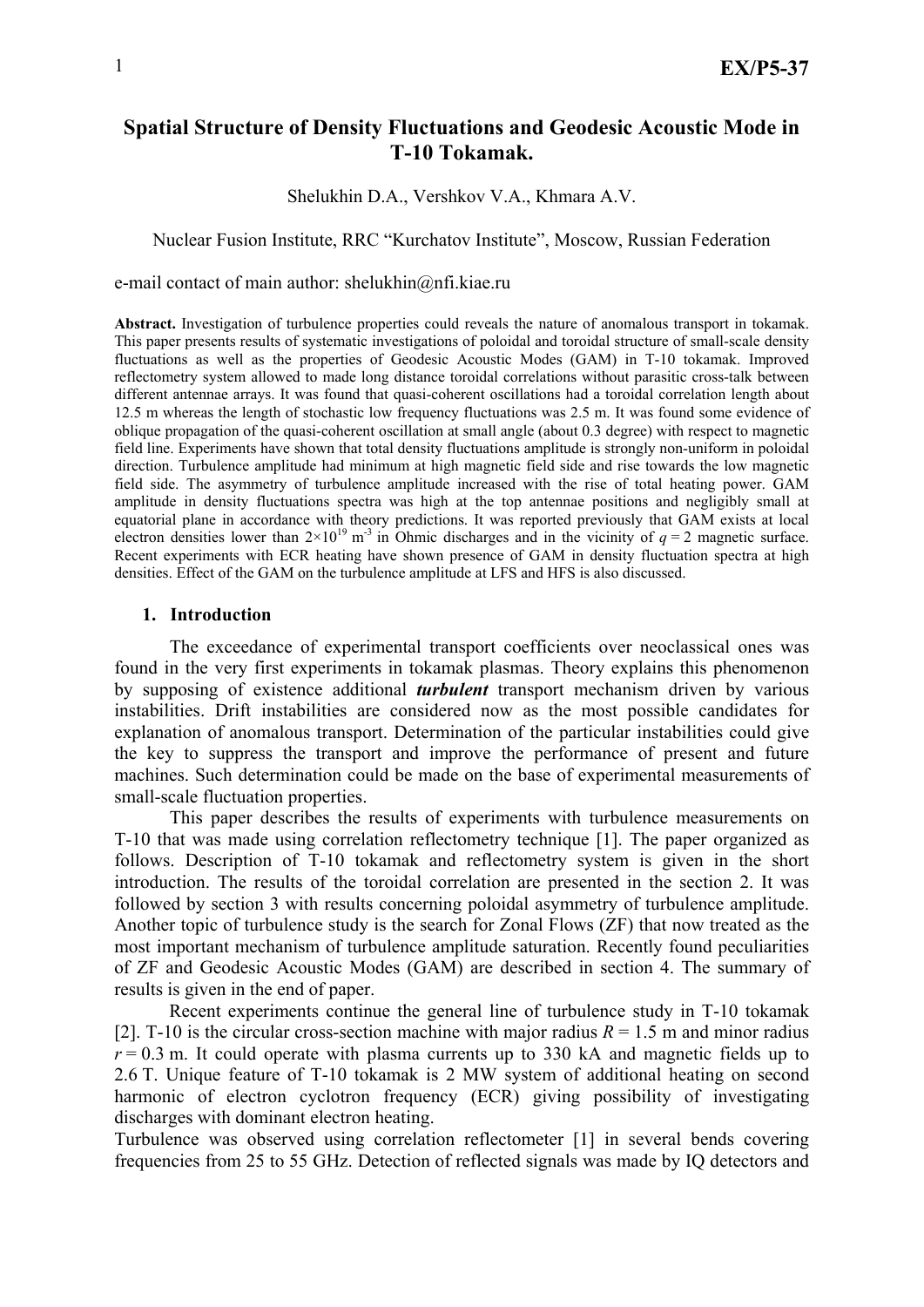

*Fig.1. Reflectometer antennae arrays position in T-10 tokamak.* 

## **2. Toroidal correlation experiments**

acquired with 1 MHz ADC, all analysis were made in complex form. Present configuration of antenna arrays at T-10 includes two antenna arrays in the top port in A crosssection, shifted at  $+28.5^{\circ}$  to the vertical position to the Low Magnetic Field Side [TOP-LFS] and −26.5° to the High Magnetic Field Side [TOP-HFS], and one antenna array in the equatorial plane at HFS (EQ-HFS) in D cross-section (Fig. 1).

The history of long distance toroidal correlation [LDTC] investigation in T-10 has began in 2001 [1,2]. The previous T-10 reflectometry configuration with the presence of two antenna arrays in the top port, separated poloidally at 55º gives possibility to observe long distance correlation along the torus, when the magnetic field line emerging from the first antenna, passing through the sensitive spot of the second one after one turn around the tokamak. The analysis of the possible resonance conditions showed that the toroidal correlations should be observed at the magnetic surfaces with  $q = 0.87$  and  $q = 1.18$ , provided that the turbulence does not strongly deviate from the magnetic field line. The first attempt to observe long distance correlations was done using one reflectometer, probing the plasma with the same frequency at LFS and HFS. The search of the resonant conditions by variation of the *q* at the reflected surface was successful. The further experimental runs, nevertheless, showed that the maxima of cross-correlations were observed not only in case of the real toroidal resonance, but also in some non-resonant conditions. The reason of arising of such parasitic maxima was direct cross-talk between LFS and HFS antennas, placed in one port. The recent installation of the antenna array at the equatorial HFS position 90° toroidally from the old antennae enables to repeat LDTC. The toroidal antennae separation guarantees the absence of the cross-talk and significantly increase the available number of resonance *q* values. The advantage of the new experiments was also the use of the much more informative IQ detection that allowed clearly separates different turbulence types. An example of LDTC is given on Fig. 2. On the top panel Fourier spectra of signals from two toroidal separated antennae are shown, on the middle – cross-phase and on the top – coherency between signals



*Fig.2 Top panel: spectra from two toroidally separated antennae. Middle panel: cross-phase. Bottom panel: coherency between signals from two toroidally separated antennae.* 

from two toroidal separated antennae. The two experimental runs were carried out at the same plasma parameters, except of the different toroidal magnetic field directions. The discharge conditions were:  $I_p = 250 \text{ kA}, B_T = 2.4 \text{ T}$  and density was slowly decreasing during the discharge from  $\overline{n}_e = 2.5 \times 10^{19} \text{ m}^{-3}$  to  $\overline{n}_e$  = 2.0×10<sup>19</sup> m<sup>-3</sup>. The decrease of the density during one discharge enabled the fine radial (and *q*) scan. The frequency variation of the source from discharge to discharge give possibility to cover the reflection radii from the center to the  $\rho = 0.9$ , thus probing the *q* values from 1 to 2.8. The frequency change was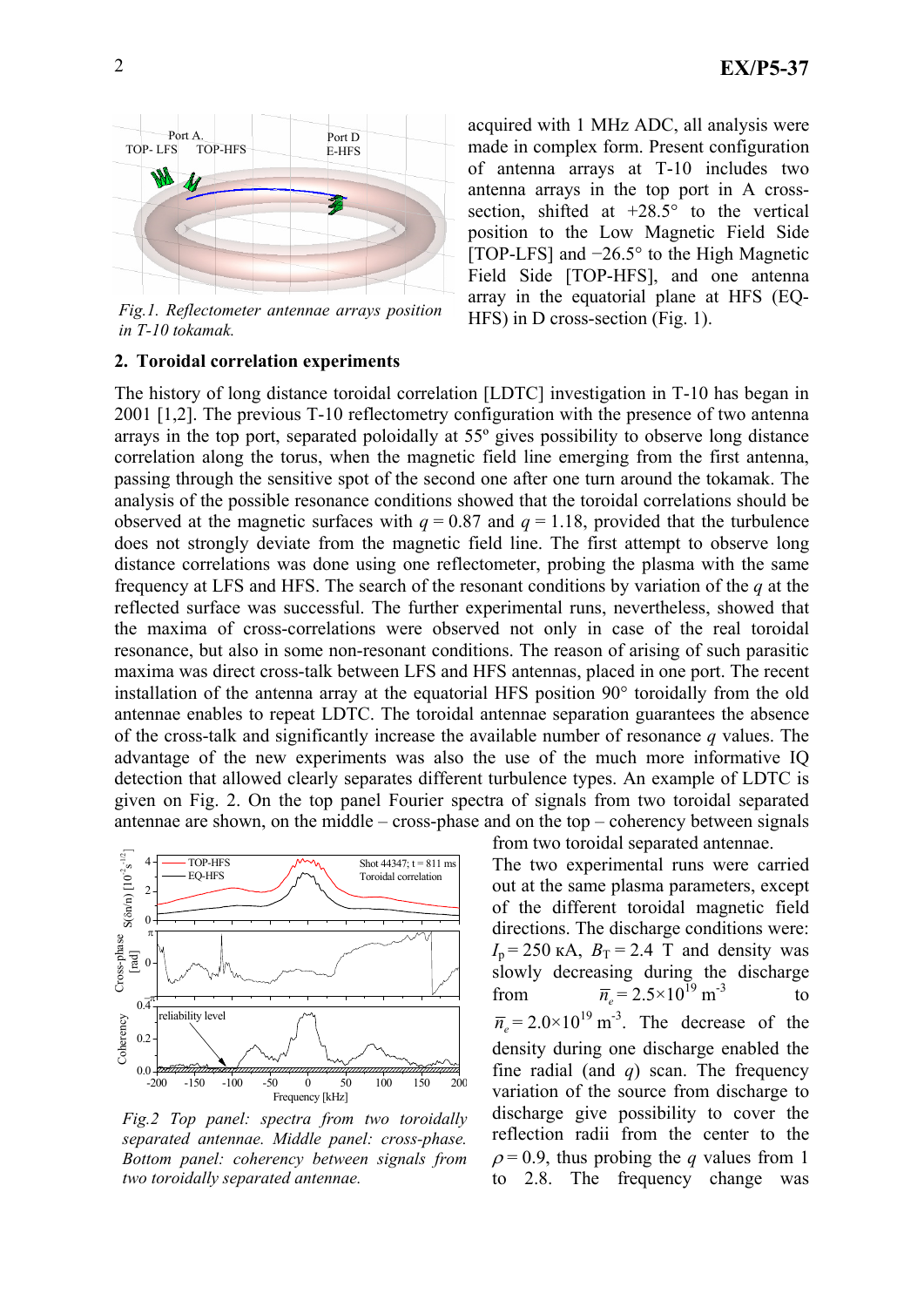

*Fig. 3. Top panel: radial dependence of coherency between two toroidally separated antennae. Bottom panel: Lag of the maximum of toroidal cross-correlation function. Red and black colors correspond to different antennae pairs. Left plots present the results for LF fluctuations, right – for QC. Vertical blue lines correspond to resonance q value.* 



*Fig. 4. Toroidal correlation functions for LF (left) and QC (right) oscillations. Points correspond to data points, red curves to approximation. Shadowed regions show reliability level* 

adjusted in order that the fine scans in successive shots overlapped. Such scan guaranteed the realization of the resonant conditions. The reflection radii were obtained by means of the abelization of the 16 channel interferometer data. The current profile was reconstructed from the electron

temperature, taking into account neoclassical conductivity and experimentally from the  $q = 2$ island position with reflectometry and  $q = 1$  from sawtooth reversion radius. Both estimates were in good agreement with the calculated current profile with 1.5D code "ASTRA"

The results of the first experimental run are presented in Fig. 3. The TOP-HFS and EQ-HFS antenna arrays were used with the counterclockwise toroidal magnetic field direction. As the array EQ-HFS has three antennae, the middle one was used as the launcher and both side antennas as receivers. This gives opportunity to record simultaneously three reflected signals: one from the port A and two other from port D. Such configuration has two advantages. Firstly, it is important to note that the poloidal angles of the two antennae are slightly different and the toroidal correlations should be observed at different radii. Secondly, the two antennas in EQ-HFS give opportunity to observe the poloidal turbulence rotation in each shot. The notations of the two correlation pares in Fig. 3 are 1/3 and 2/3. As the correlations at  $q_3 = 2.177$  (7/4 torus length) were lower the reliability level, thus only radial position of the resonant q value  $q_1 = 1.353$  (1/4 torus length), is marked by vertical line. The resulted radial distribution of the Low Frequency oscillation (LF) and Quasi Coherent (QC) oscillations coherency are shown at the top panels in the Fig.3a,b. The time delays between the signals are presented at the lower panels of the Fig 3a,b. The black curves correspond to 1/3 and red one to 2/3 antennas. It is seen that the maxima of LF coherency coincide with the resonant q values within the accuracy  $+/- 1$  cm, while the maximum of the QC coherency is shifted to the lower *q* value. The variation of the delays with the radius is very informative. Firstly the strong delay variation eliminates possibility of the presence of parasitic correlation (for parasitic signals the delays are constant). Secondly, the negative slope of the delay with radius proves that correlations occurred in the expected way. The right geometry of the correlation additionally proved by the radial shift of the 2/3 with respect to 1/3 delay.

The observed correlations values enable to estimate the correlation lengths of the LF and QC along the magnetic field line. These data can be seen in Fig. 4 a,b. The correlation lengths of the QC along the magnetic field line is longer, as it were seen at 1/4, 3/4 and 5/4 turns around the torus. The estimated correlation length is about 12.5 m. The estimations of the LF correlation length were done with the use of the poloidal correlation value at zero separation,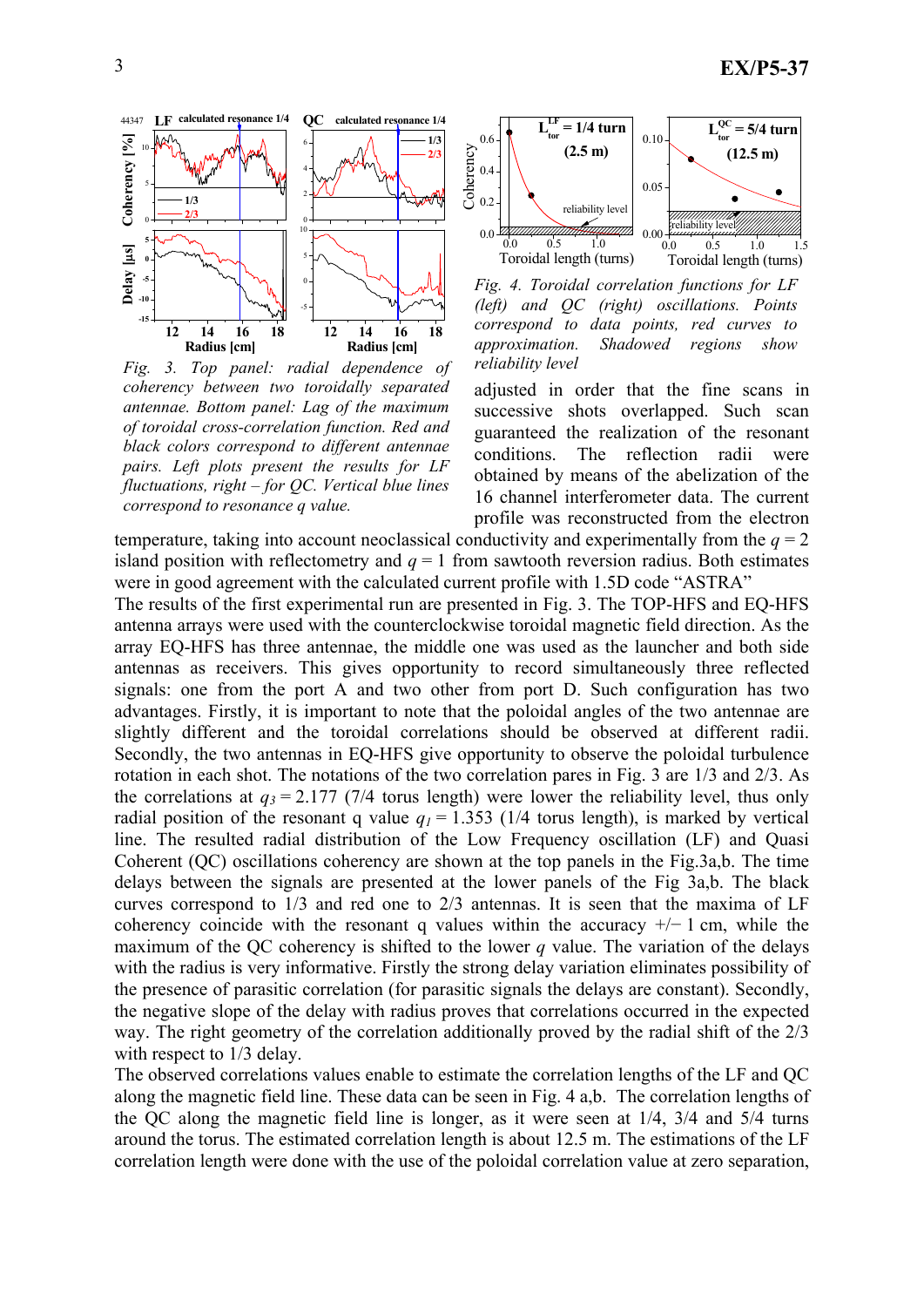

*Fig. 5. Radial dependence of magnetic field line inclination. Solid red vertical line shows experimental LF resonance position, solid blue line – experimental position of QC resonances. Dashed blue vertical lines show calculated resonance q positions.* 

the measured value at 1/4 of the torus and reliability level at 3/4 of the torus. The value of the LF correlation length was estimated in 1/4 of the torus circumference.

The summary of the experimental data is plotted in Fig. 5. It presents the dependence of the magnetic field line angle versus minor radius. The resonant radial positions of the resonances are plotted for both experimental runs by vertical dashed blue lines. The LF 1/4 correlation is shown by solid red line, while the QC maxima by the solid blue lines. It is clearly seen that LF resonance coincides with the calculated values. In contrary, the QC maxima are slightly shifted from calculated positions. Although the shifts for 3/4 and 5/4 small and are within error bars  $+/- 1$  cm, the shift of 1/4 is

greater, then error bars. As it is seen from the Fig. 5, the maxima QC shifts correspond to the oblique propagation with the angle about 0.3° with respect to magnetic field line. This angle is expected for the drift waves. At the same time the coincidence of LF correlations with the calculated value may indicate MHD or interchange nature of the LF turbulence.

Concluding, it is possible to state that the broad band turbulence LDTC correlation was not observed even at 1/4 of the torus length. Thus this turbulence is highly stochastic with lowest values of the correlation length. The LF fluctuations have the longitudinal correlation length about 2.5 m, while QC correlation length equal to 12.5 m. The LF perturbations propagate toroidally close to the direction of the magnetic field line, while QC fluctuations propagate at the angle about 0.1 degrees with respect to the magnetic field line. The latter is typical property of the drift waves, predicted by theory, while the former is similar to the features of the MHD, or the interchange instabilities. The phenomenon of LF fluctuations should be additionally investigated in the future experiments.

#### **3. Poloidal asymmetry of density perturbations amplitude.**

Previous experiments have shown strong difference of total turbulence level in T-10 tokamak at HFS-D and LFS-A [3]. It was also reported the large difference in the kind of spectra at different poloidal angles. The next logical step was the determination of poloidal non-uniformity for different turbulence types.

Ohmic discharges with  $I_p = 180$  kA,  $B_T = 2.2$  T and  $\bar{n}_e = 2.0 \times 10^{19}$  m<sup>-3</sup> were chosen for analysis. The amplitude of fluctuations was estimated using 1D approach [4]. It was found that both total turbulence level and Broad Band [BB] fluctuations level has a minimum at equatorial plane at HFS and increase in 2 times towards the LFS (Fig. 6). QC oscillations show the same behaviour but the asymmetry for this turbulence type is much stronger (up to 5 times). This asymmetry could be explained in the terms of drift wave theory and be related to the toroidal curvature as a main destabilizing factor in tokamak. It was also found that LF fluctuations have a minimum amplitude and practically uniform in the poloidal direction.

Previous experiments had shown that turbulence level remains the same at HFS during ECRH heating whereas at LFS it significantly increases. This tendency was carefully analyzed in present experiments. The ratio of fluctuations amplitude at LFS to the one at HFS was used for characterization of turbulence asymmetry. The discharges with  $B_T = 2.4$  T,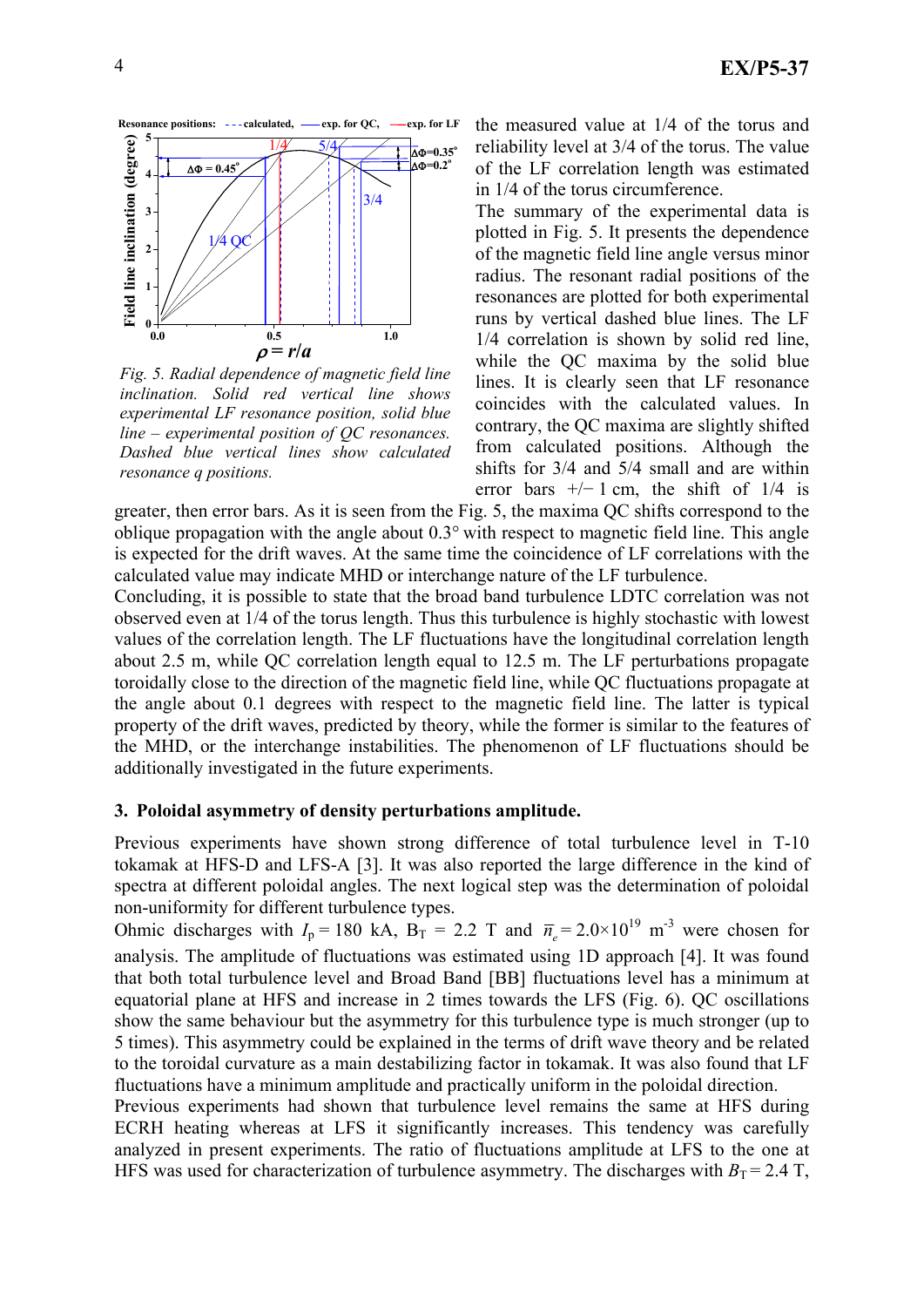

*Fig. 6. Poloidal dependence of relative amplitude of density perturbations for whole turbulence spectra, BB, QC and SLF spectral components. Zero angle corresponds to equatorial plane at LFS.* 



*Fig. 7. The dependence of turbulence asymmetry from total heating power in ECRH discharges. Red color corresponds to discharges with plasma current 200 kA, black – to plasma current 300 kA.* 

 $\overline{n}_e$  = 2.0×10<sup>19</sup> m<sup>-3</sup> and two values of plasma current  $I_p = 200$  kA and 300 kA were chosen for analysis (Fig. 7). On-axis ECR heating was applied to discharges with total power up to 1.7 MW. One can see clear rise of turbulence

amplitude asymmetry with the rise of total power in discharge. It should be noted that asymmetry rise stronger in the case of discharges with lower plasma current, where the length of magnetic field line from LFS to HFS is longer. This fact is correlated with hypothesis that main driving force for instability exists at LFS.

# **4. ZF and GAM properties measurements**

The search for ZF is one of the key goals of the experimental study of plasma turbulence [5]. T-10 has a long history of observation of high frequency branch of zonal flows – GAM [2,6]. Installation of antenna array at HFS allowed us to determine the poloidal structure of density perturbation in GAM oscillations in recent experiments. It was found that GAM amplitude is high at the signals reflected from the top of plasma column and negligibly small in the equatorial plane at HFS (Fig. 8). These results are perfectly correlated with TEXTOR results where it was found that GAM amplitude is close to zero in the equatorial plane at LFS [7] and theory that predict sine poloidal dependence of density perturbation by GAM [5].

Two peculiarities of GAM existence in T-10 was found in previous experiments. The first one was the existence of a maximum electron density (about  $2\times10^{19}$  m<sup>-3</sup>) of GAM existence in density perturbations spectra *in Ohmic discharges*. This conclusion was justified by recent experiments with Heavy Ion Beam Probe (HIBP) diagnostic where it was found the absence of GAM in both density fluctuations and potential fluctuations spectra *in Ohmic discharges* [8]. The same phenomenon was found in ASDEX-Up experiments when GAM observed only at the periphery of plasma column [9]. Theory predicts two possible mechanisms for GAM damping. First one is Landau damping that works at low collisionalities in plateau and banana regimes and gives  $\gamma \approx \omega_{GAM} \exp(-q^2)$  [10]. In T-10 experiments GAM amplitude varied with density changes at the same *q* value that contradict to theory predictions. Theory of GAM damping ion-ion collisions by predicts damping rate  $\gamma \approx 4v_{ii}/7q$  [11]. GAM amplitude in density perturbations spectra was estimated in a series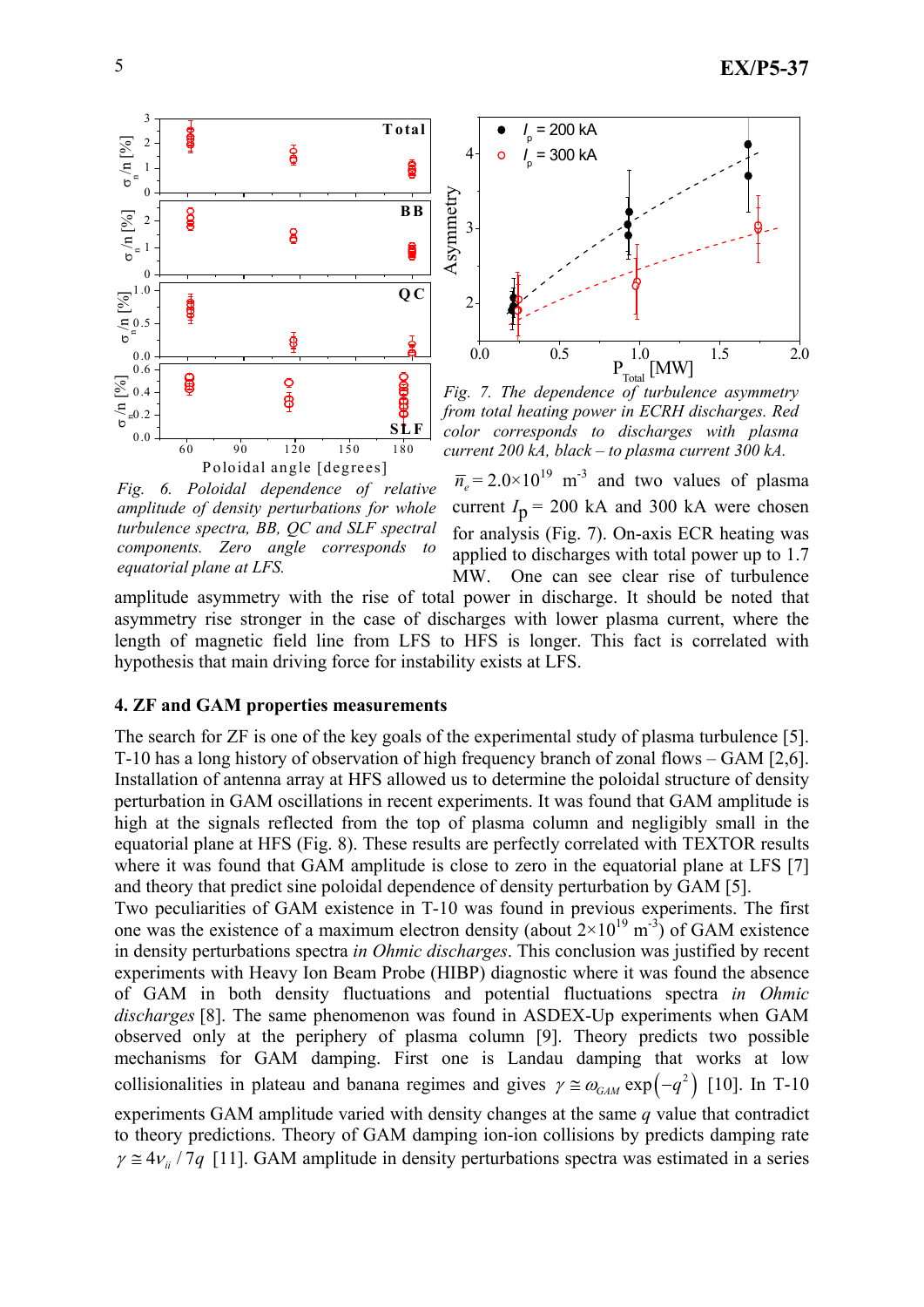

*Fig. 8. Top: density perturbations spectra at top of plasma column (black curve) and in equatorial plane at HFS (red) curve. Bottom: coherency between signals from TOP-LFS and EQ-HFS antennae.* 

*Fig. 9. Dependence of GAM amplitude in density fluctuations spectra from GAM damping rate. Discharge parameters*  $I_p = 235$  kA,  $B_T = 2.2$  T,  $\overline{n}_e \sim 2 \times 10^{19} m^{-3}$ , reflection at  $\rho \approx 0.75$ .

of T-10 reproducible discharges with different densities (Fig. 9). Reflectometer frequency varied from discharge to discharge to keep the same radial reflection position at  $\rho \approx 0.75$ . One could see clear decreasing of observed GAM amplitude in with the rise of damping rate. Whereas the excitation of GAM is made by turbulence, one should expect that in extreme discharges with high level of turbulence the balance between excitation and damping moves to the higher densities. Such experiments with strong on-axis ECR heating were made in T-10 tokamak. It was found that peak in density spectra at GAM frequency observed at local electron densities up to at least  $3\times10^{19}$  m<sup>-3</sup> in discharges with  $B_T = 2.4$  T,  $I_p = 200$  kA and 1 MW of ECRH power (Fig. 10). At the same time GAM is not observed during Ohmic phase of discharge. It should be also noted that GAM frequency during ECRH is 1.5 times higher than typical GAM frequency in Ohmic discharges. This fact is well correlated with square root dependence of GAM frequency versus electron temperature.

Another peculiarity of GAM study in T-10 tokamak was the observation of GAM only in the vicinity of  $q = 2$  surface. Unfortunately in normal discharges central electron density in T-10 is higher than  $2\times10^{19}$  m<sup>-3</sup> and it is impossible to found GAM oscillations. Significant improvement of wall condition after lithium gettering allowed to decrease the line averaged operation density in discharge down to  $0.7 \times 10^{19}$  m<sup>-3</sup>. Density perturbations at GAM frequency range it was observed in the plasma core at  $\rho \sim 0.3$ . Simultaneous measurements from top and equatorial plane antennae show that mode had high amplitude at the top and



*Fig. 10. Observation of GAM in high density discharges. Fourier amplitude (top), cross-phase (middle) and coherency (bottom) spectra are shown. Left panels corresponds to Ohmic phase of discharge, right – to the ECRH one.* 

close to zero at equatorial plane (Fig. 12). The sawteeth inversion radius  $(q = 1 \text{ position})$  estimated from electron cyclotron emission was found to be about  $\rho \sim 0.27$ . One should also found the activity in turbulence spectra at frequencies below 10 kHz. This activity could be explained by rotation of kink mode inside the  $q = 1$  magnetic surface giving additional justification that reflection radius lies near  $q = 1$ . Experimental results shows that GAM is non-universal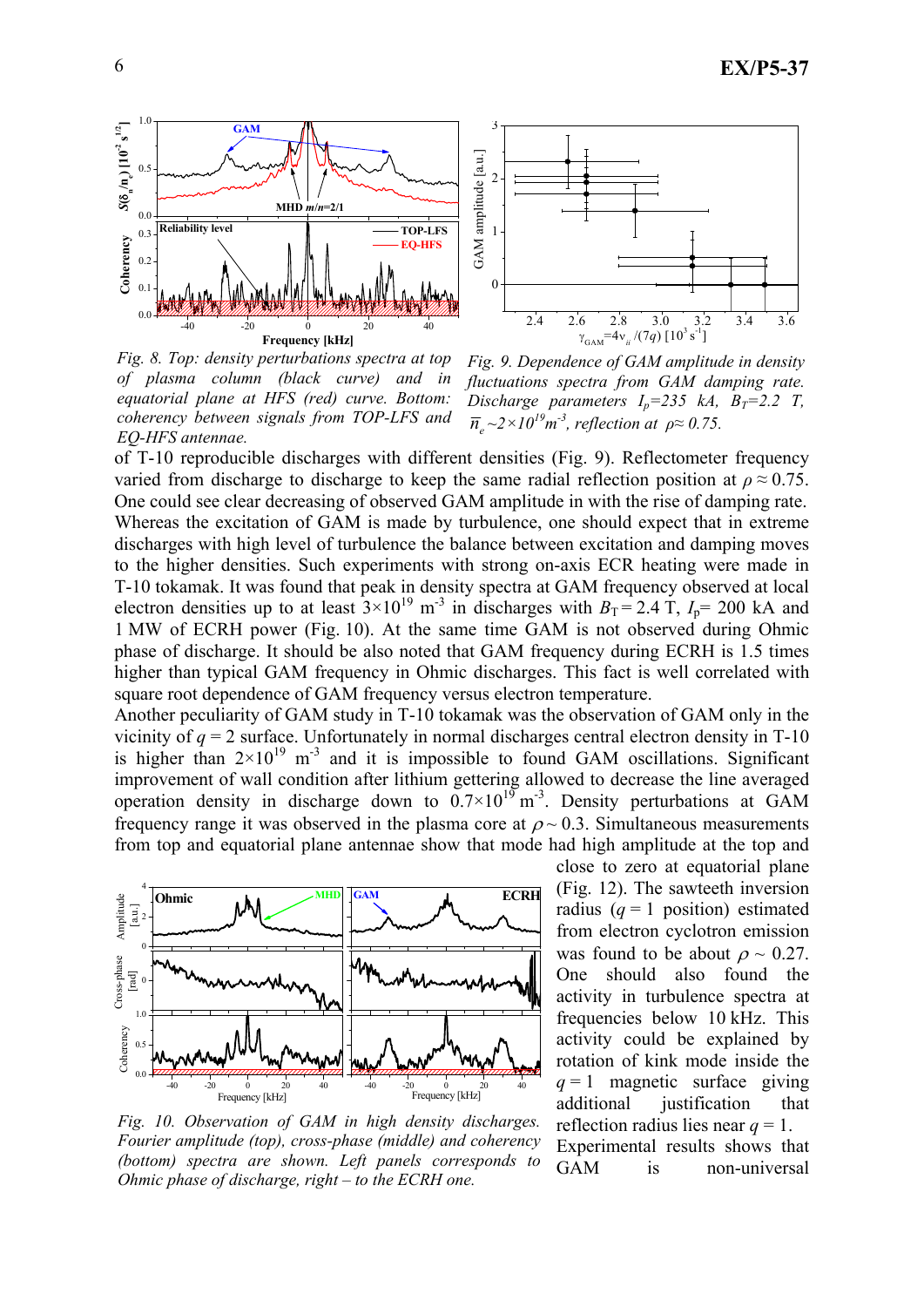

*Fig. 11. Turbulence Fourier spectra at top (black) and in equatorial plane (red) in low density discharges.* 

*Fig. 12. Correlation analysis of perturbations of small scale density fluctuations amplitude.* 

phenomenon and could not explain observed quasi-stationary turbulence spectra. In contrast to GAM, Zero Mean Frequency (ZMF) branch of ZF driven by Reynold stress is often treated as a main mechanism of turbulence saturation. It should be noted that GAM is observed in most machines [12], whereas observation of ZMF branch of ZF driven by Reynold stress proclaimed only in a few experiments on CHS [13] and DIII-D [14]. T-10 measurements using HIBP and multipin Langmuir probe demonstrated that perturbations of plasma potential had the same or lesser amplitude in frequency range below 10 kHz with respect to density perturbations [6]. Poloidal velocity measurements by Doppler reflectometry in ASDEX-Up also do not show presence of ZMF zonal flows [9].

New method of data processing was applied to T-10 data to find ZMF zonal flows. One of the most important features of zonal flows is the back influence on turbulence amplitude. If ZMF zonal flows exist than turbulence amplitude on magnetic surface should varied simultaneously on whole magnetic surface and these variations could be detected using correlation technique. A set of T-10 data was analyzed in both Ohmic and ECRH discharges with local densities at reflection region from  $0.8 \times 10^{19}$  m<sup>-3</sup> to  $4.5 \times 10^{19}$  m<sup>-3</sup> and the reflection radii from  $\rho \sim 0.4$  to  $\rho \sim 0.9$ . Turbulence amplitude was determined on a short time realization with moving time window for reflected signals from TOP-LFS and TOP-HFS antenna arrays. The distance between reflection points was from 12 to 27 cm that is much larger than single perturbation correlation length allowed to avoid artificial coherency due to the observation of the same perturbations in different antennae. Typical results of analysis are shown in Fig. 12 for discharge with  $B_T = 2.2$  T,  $I_p = 180$  kA,  $\overline{n}_e = 2.0 \times 10^{19}$  m<sup>-3</sup>, Ohmic heating, reflection at  $\rho \sim 0.7$ . One could see peaks in Fourier spectra at frequencies about 20 kHz that are correspond to GAM. Coherency for turbulence fluctuations at GAM frequency reaches 0.7 and has a poloidal cross-phase close to zero. This result corresponds to simultaneous modulation of density perturbations on magnetic surface by GAM in accordance with theory predictions. The same figure shows that at low frequencies coherency is of order of reliability level and no evidence of ZMF zonal flows is seen.

# **5. Summary**

Concluding, it is possible to state that properties of QC oscillations correspond to the poloidally asymmetric perturbations of plasma density with highest amplitude at low magnetic field side. These perturbations elongated in magnetic field line direction and inclined to the magnetic field line with the angle about 0.3º. Both properties are in good agreement with theory of drift-like instabilities. BB oscillations have the same poloidal asymmetry and could also arise due to drift-like instabilities.